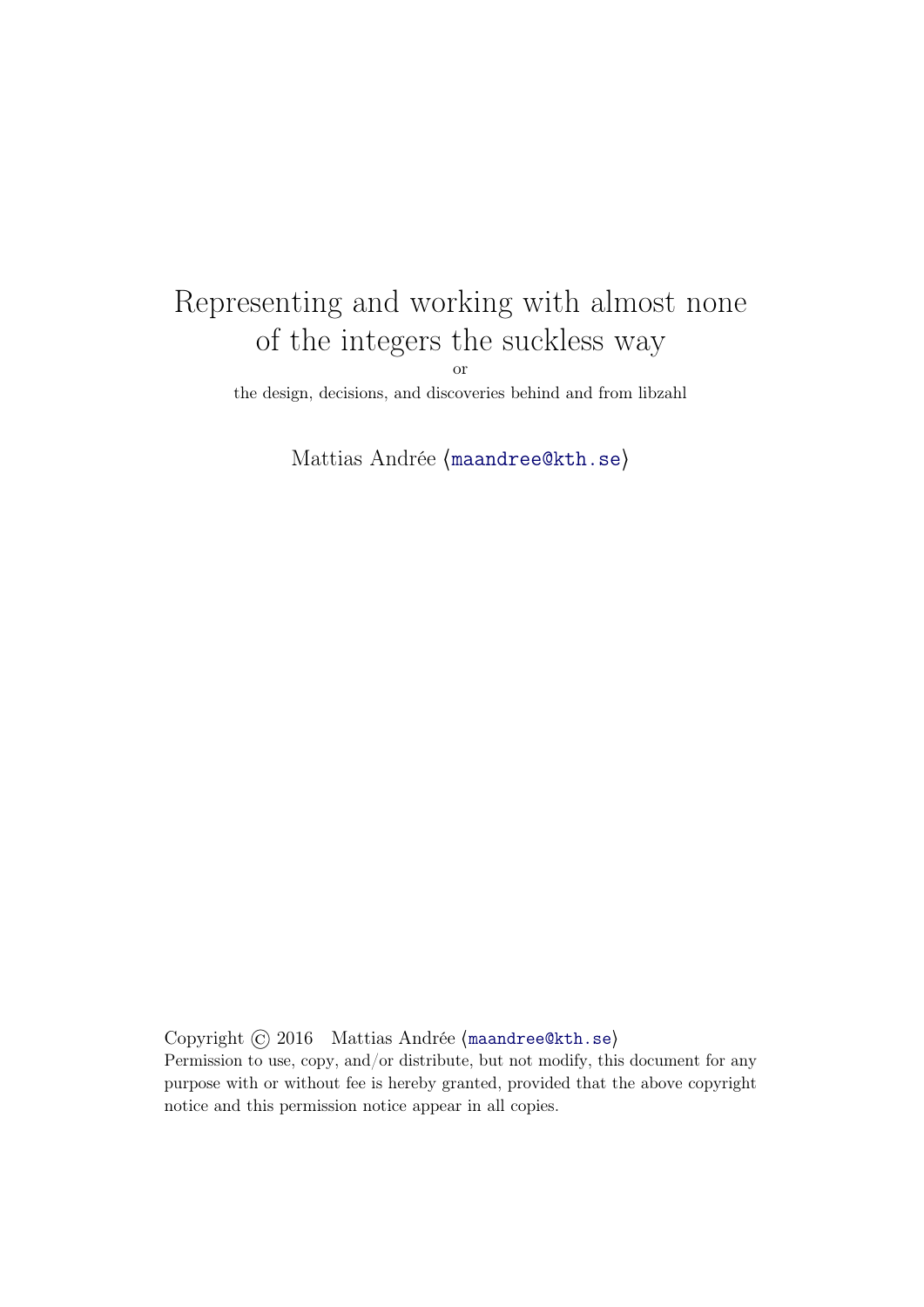#### Abstract

This is a technical discussion about the design and decisions behind libzahl, a big integer library whose goal align with the suckless philosophy: simplicity, clarity, and frugality. These are not goals of numeric libraries, traditionally; they are difficult to combine with performance when the performance is dependent on algorithms. Is it possible to create a simple big number library competitive with the fastest big number libraries around?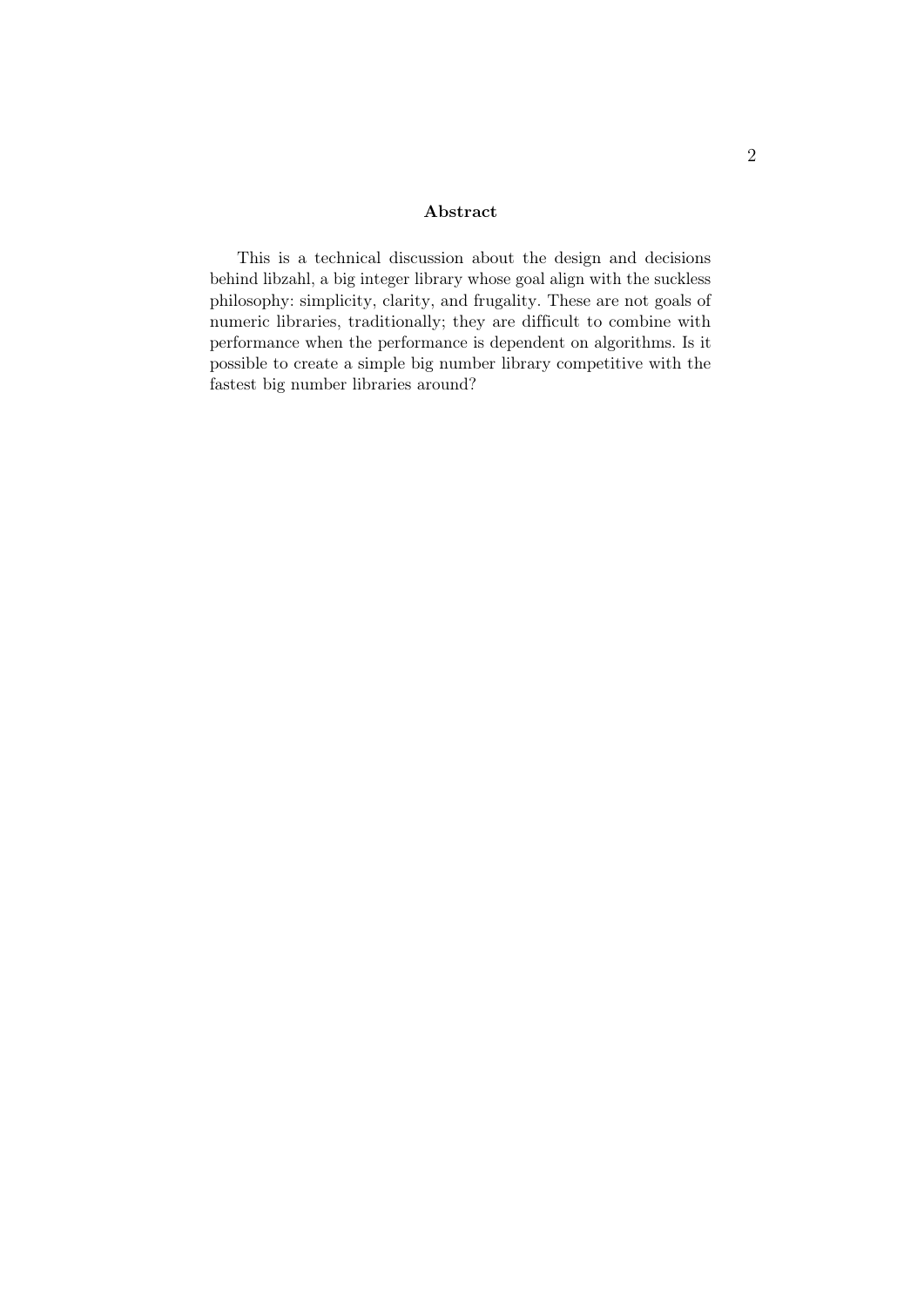#### What is libzahl?

 $libzahl<sup>1</sup>$  $libzahl<sup>1</sup>$  $libzahl<sup>1</sup>$  is a big integer library. It aims only to support integers and to be suckless<sup>[2](#page-2-1)</sup>. Principal questions in its development include:

- 1. How much complexity is acceptable?
- 2. What functions do we really need to implement?

Omitting functions is not about reducing complexity; they are independent and do not contribute to complexity. It is about not wasting time on stuff we do not need, and about keeping the API simple and easy to learn.

- 3. When is it worth using assembly? The reason for avoiding assembly is simply that it is not portable and cannot replace C code.
- 4. Which functions used internally should also be available via the API? This is about API stability and API simplicity.
- 5. How can the API and use of libzahl suck less?

In a typical suckless project, question 2 is the central question, albeit for other reasons, and question 1 need not be considered and complexity is always minimised. There are of course a few programs, e.g. diff, where question 1 is important. This is when the program needs an algorithm but needs to do optimisation for the algorithm to work on all common input without exhausting memory or taking too long, the latter is of course why this question is asked in libzahl. Question 5 is also asked for suckless libraries.

libzahl does not try to fit suckless into performance, but tries to fit performance into suckless. This is an important distinction, simplicity will not be significantly sacrificed for better performance.

The first release (version 1.0) of libzahl was tagged one week after its initial commit. The initial commit was made a day or two after the project began, I don't recall exactly. libzahl has not changed too much since.

<span id="page-2-0"></span><sup>1</sup><http://libs.suckless.org/libzahl>

<span id="page-2-1"></span><sup>2</sup><http://suckless.org/philosophy>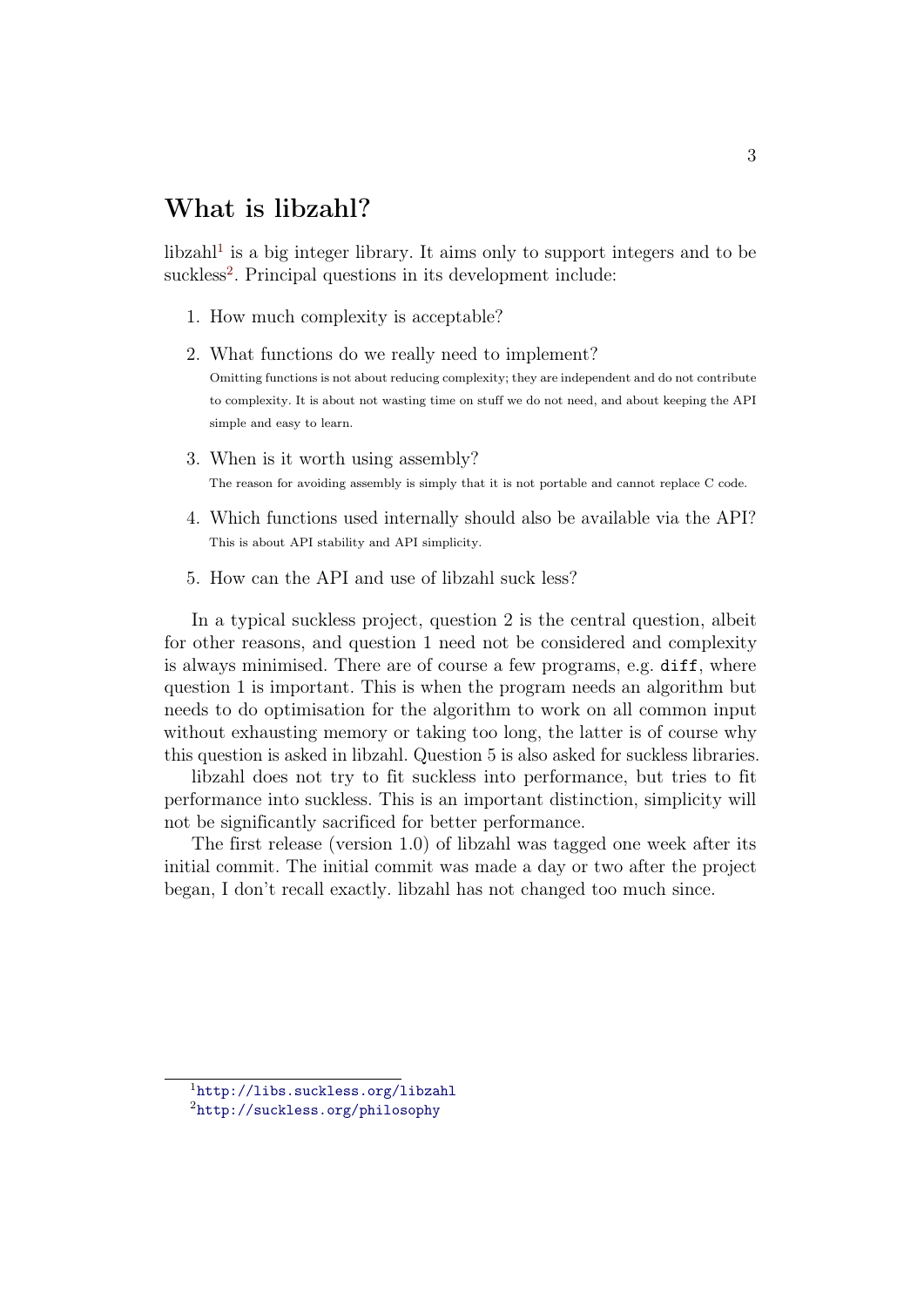#### Initialise the library

Unlike other bigint libraries, the user must initialise libzahl before it is used. The original reason for this is that libzahl uses global variables for temporary storage of big integers it uses internally. Hence, big integer constants, a preallocated stack which we will discuss later, and explicit zeroing of global memory have been added.

This function, which the user must call, is named zsetup. It could easily have been avoided by using ''constructors''.

```
static void __attribute__((__constructor__))
init_libzahl(void)
{
    zsetup();
}
```
However, as you can see, constructors are a compiler-extension, and using it would make libzahl compiler-unportable. Worse, I don't believe constructors are advantageous enough to warrant inclusion in a suckless compiler. However, we will see momentarily that letting the user call zsetup is the only viable option for libzahl's design — I left one thing out.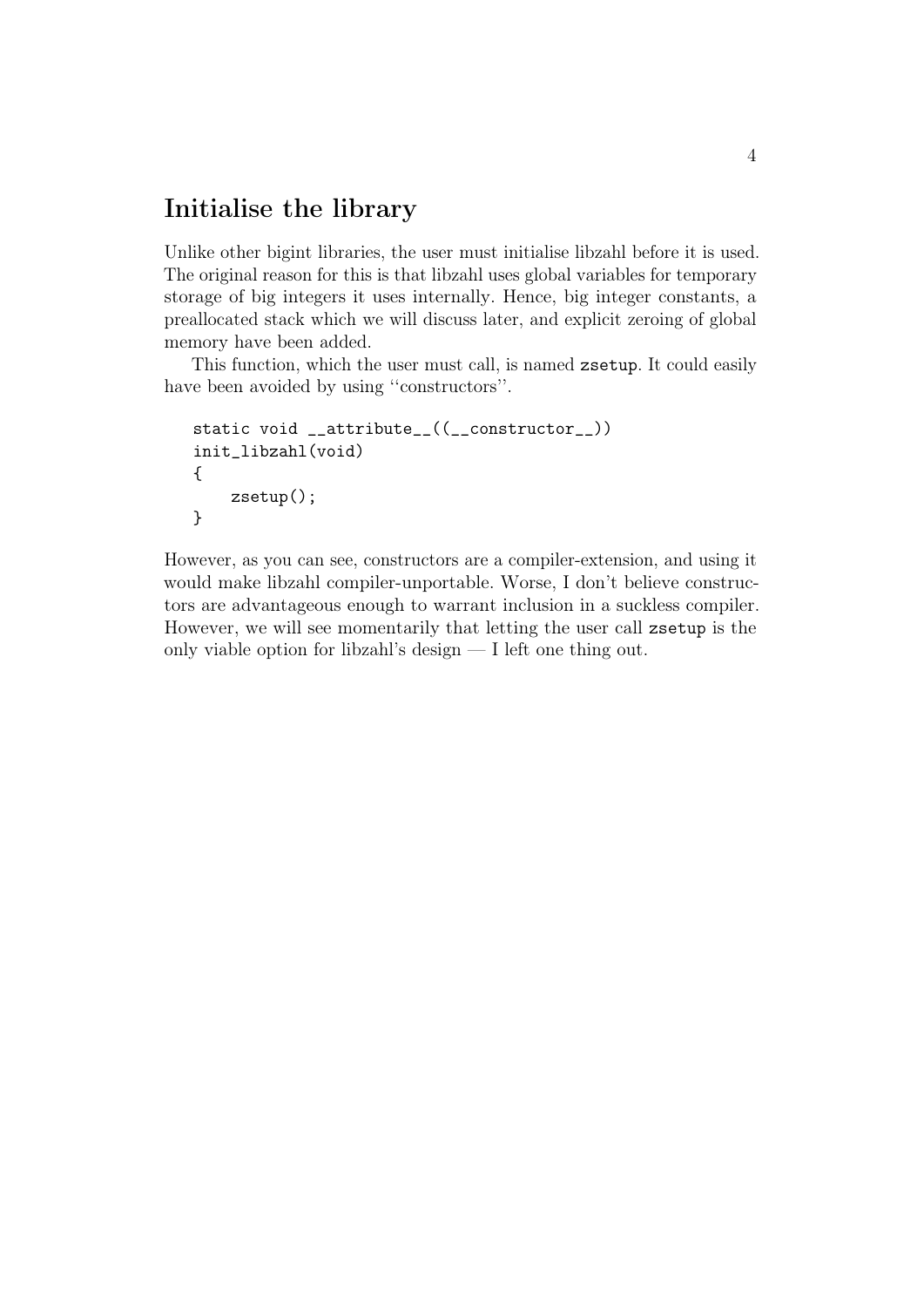#### Dealing with exceptional conditions

The best way to deal with exceptions is the C way: checking the return value, and in extraordinary cases: the value of a global lvalue (named errno in C). For example

#### if  $(write(fd, but, n) < 0)$ "handle error";

This method is very clean and makes the programmer perfectly aware of what is going on and what could go wrong. The author of  $\mathcal{O}MQ$  has a great article that discusses some aspects of this.[3](#page-4-0)

A less common strategy in C is to use long jumps (set  $\text{imp}$ ). This strategy was selected for libzahl. Its advantages are:

- Less branching, thus better performance.<sup>[4](#page-4-1)</sup>
- Fewer error-checks to clutter the code.

These advantages can be seen both in the user software and in the library. Obviously the advantages of the traditional method are lost (except it is even cleaner), but since we do not really expect errors to occur and we basically know which errors can occur, not much is actually lost. The real disadvantage, however, is that unwinding changes, such as freeing temporary allocations, on error become much more difficult. In libzahl, all temporary allocations are available as global variables, or are pushed onto a stack, and are freed on error. Consequently, all temporary variables that are created by recursive functions are pushed onto a stack when they are initialised, and freed in reverse order. This excerpt from libzahl's multiplication function demonstrates this principle:

```
zinit_temp(b_high);
zinit_temp(b_low);
zinit_temp(c_high);
zinit_temp(c_low);
/* Do some maths. */
zfree_temp(c_low);
zfree_temp(c_high);
zfree_temp(b_low);
zfree_temp(b_high);
```
<span id="page-4-0"></span> $3$ <http://250bpm.com/blog:4>

<span id="page-4-1"></span><sup>4</sup>However, branching is unbelievably cheap on modern CPU:s.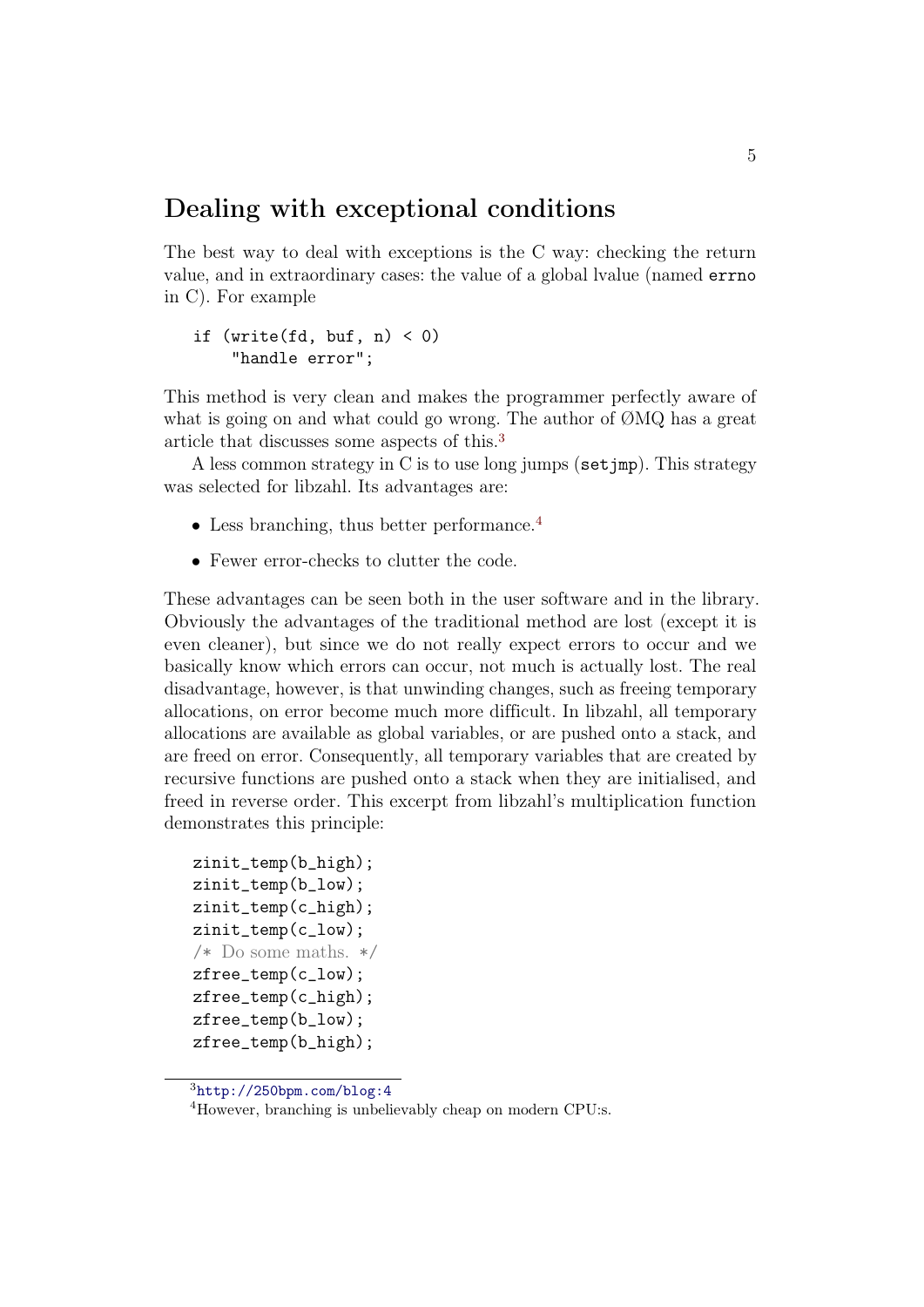To enable long jumps, a return point must be selected. When designing libzahl, there were two choices for how this could be done:

```
/* Alternative 1: */
int
zsetup(void)
{
    if (setjmp(jmppoint))
         return 1;
    /* Initialise. */
    return 0;
}
int
main(void)
{
    if (zsetup())
         "handle error";
    /* Do stuff. */}
                                   /* Alternative 2: */
                                   void
                                   zsetup(jmp_buf jmp)
                                   {
                                        *jmppoint = *jmp;
                                        /* Initialise. */
                                   }
                                   int
                                   main(void)
                                   {
                                        jmp_buf jmp
                                        if (setjmp(jmp))
                                            "handle error";
                                        zsetup(jmp);
                                        /* Do stuff. */
                                   }
```
The second alternative was chosen for libzahl because it is slightly more flexible, and the complexity is the same if you consider both the user program and the library. Another advantage with this option is that the compiler is aware that setjmp can return multiple times in the same process — and is aware of  $set$   $\text{pre}$  imp's return-value semantics, — and can warn the developer of its consequences: non-volatile variables with automatic store duration may contain unspecified values.[5](#page-5-0)

The return point for the long jump can be updated by calling zsetup with a new return point. Reinitialisation is only performed if zunsetup has been called.

To be clear, error handling by long jumps is usually a bad idea.

<span id="page-5-0"></span> $5$ longjmp(3p). (No, it is not documented in setjmp(3p).)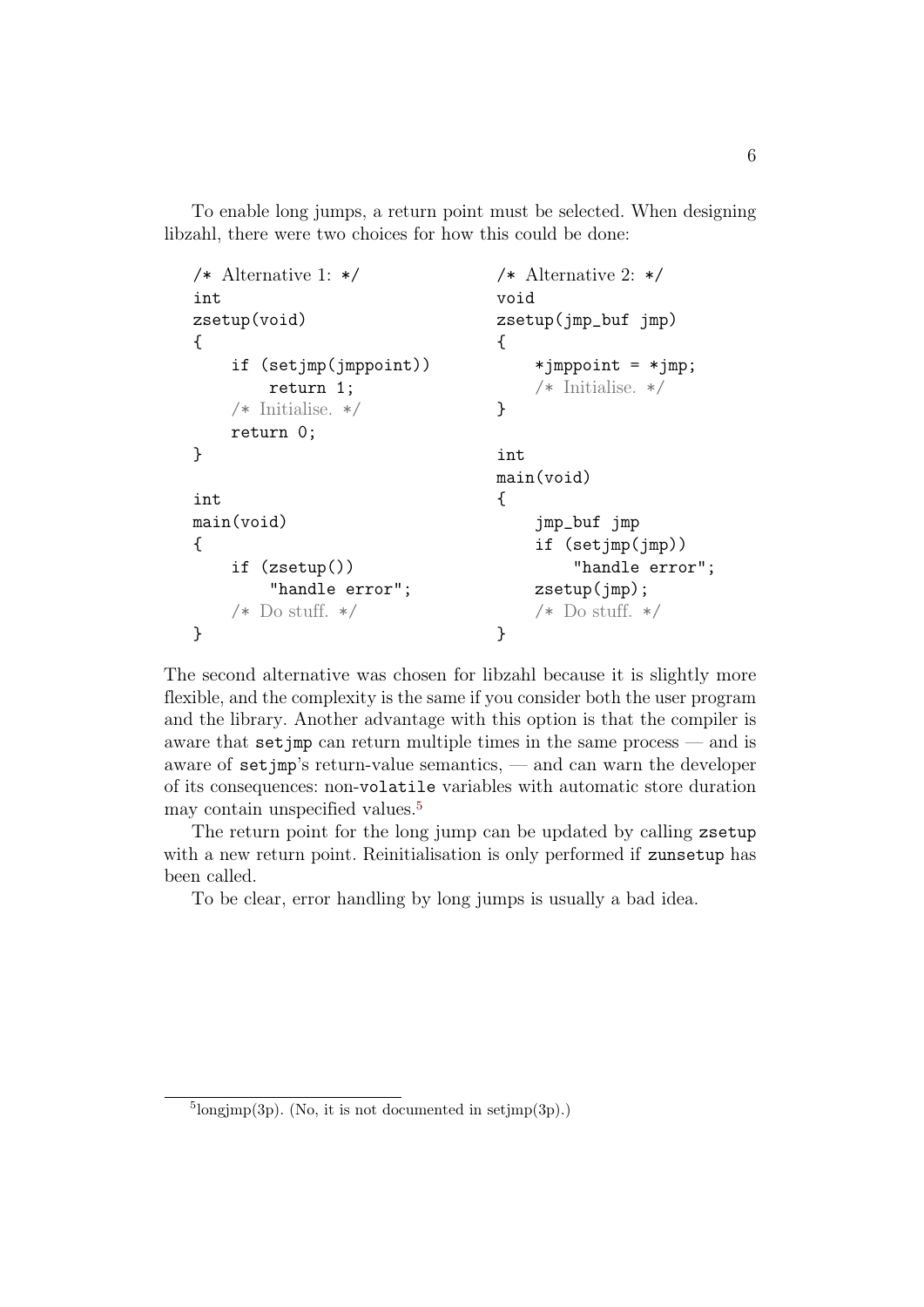## Function names

An important part of making the API simple is to use intuitive, short, and familiar function names, in contrast to technical and mathematical names. Below is a list of libzahl function names side-by-side with corresponding GNU MP<sup>[6](#page-6-0)</sup> function names, where the names differ in more than namespace.

| zfree                   | $mpz$ _clear               |
|-------------------------|----------------------------|
| zsave                   | mpz_out_raw                |
| $z$ load                | $mpz$ _inp_raw             |
| zstr                    | $mpz_get_str($ , 10,)      |
| zsets                   | $mpz_set_str($ , 10)       |
| zsetu                   | mpz_set_ui                 |
| zseti                   | mpz_set_si                 |
| zptest                  | mpz_probab_prime_p         |
| zbtest                  | mpz_tstbit                 |
| zbest(, 1, 1)           | mpz_setbit                 |
| zbest(, 0)              | mpz_clrbit                 |
| $zbest(, 1, -1)$        | mpz_combit                 |
| zcmpu                   | $mpz$ _ $cmp$ _ $ui$       |
| zcmpi                   | mpz_cmp_si                 |
| $z$ cmpmag              | $mpz$ _cmpabs              |
| zeven                   | mpz_even_p                 |
| zodd                    | mpz_odd_p                  |
| zsignum                 | $mpz$ _sgn                 |
| zor                     | $mpz\_ior$                 |
| zbits                   | $mpz$ _sizeinbase $($ , 2) |
| zlsb                    | $mpz$ _scan1 $(, 0)$       |
| zlsh                    | mpz_mul_2exp               |
| zrsh                    | mpz_tdiv_q_2exp            |
| ztrunc                  | mpz_tdiv_r_2exp            |
| zdiv                    | mpz_tdiv_q                 |
| zmod                    | mpz_tdiv_r                 |
| zdivmod                 | mpz_tdiv_qr                |
| zpowu                   | mpz_pow_ui                 |
| zmodpow                 | mpz_powm                   |
| zmodpowu                | mpz_powm_ui                |
| $zrand($ , UNIFORM, $)$ | $mpz$ _urandomm            |

In zsets, zsetu, zseti, zcmpu, zcmpi, zpowu, and zmodpowu, the last letter lets us know the type of one of the parameters. These letters are 's', 'u', and 'i' which are derived from the printf/scanf-format string codes

<span id="page-6-0"></span> $6$ <https://gmplib.org/>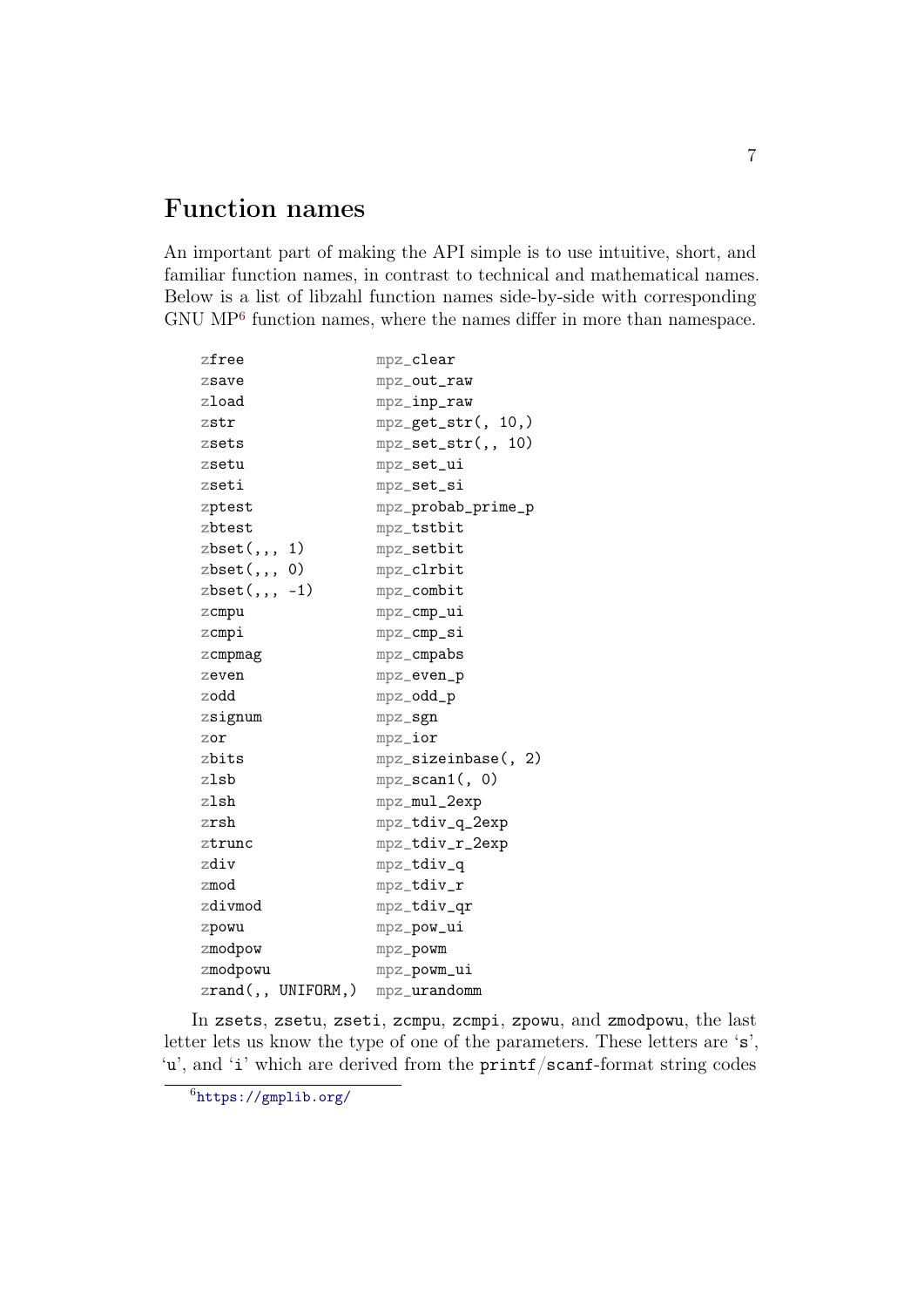'%s', '%u', and '%i', respectively. This idea is also used in GNU MP, but the suffixes are '\_str', '\_ui', and '\_si', which are probably derived from ''string'', 'unsigned int', and 'signed int', respectively. GNU MP also has '\_d' for 'double'.

We can also observe how modulus is indicated by the function names. In libzahl, division and modulus is named zdivmod, which is derived from "Zahlen, division and modulus". Modular multiplication (not listed above) and modular exponentiation are called, respectively, zmodmul and zmodpow, derived from ''Zahlen, modular multiplication'' and ''Zahlen, modular power''. 'mod' comes before the base operation name if it is a modular arithmetic function, but if it calculates the modulus of the input, 'mod' is at the end. In GNU MP, 'm' is appended to the base operation's name if it is a modular variant, and for division/modulus, the affixes  $\mathcal{L}$  and  $\mathcal{L}$  (where '\_' is shy) are used to tell whether the quotient or the remainder is returned.

In GNU MP, we can see that the suffix  $\Delta p'$  is used to indicate that it is a predicate (returns true or false<sup>[7](#page-7-0)</sup>).<sup>[8](#page-7-1)</sup> In libzahl we skip this, you know it is a predicate. Similarly, you know zor is inclusive, so there is no 'i' in there to tell you so. You would probably forget the 'i' if it was there, or not think to try it if you haven't read the documentation.

Another interesting difference is the naming of zsignum and mpz\_sgn. 'sgn' is the mathmatical abbreviation for 'signum', but it could also be confused with 'sign'. The signum function is defined as

$$
sgn \; x = \begin{cases} \; -1 & \text{if } x < 0 \\ \; 0 & \text{if } x = 0 \\ \; 1 & \text{if } x > 0 \end{cases}
$$

but there is some ambiguity to what 'sign' means: what is the sign of 0, and how are negative and positive — and potentially zero — encoded?

<span id="page-7-0"></span> $7$ Of course GNU MP is a little lax about this in the case of mpz\_probab\_prime\_p which can return "not only probably, it is definitely a prime".

<span id="page-7-1"></span><sup>8</sup><http://www.catb.org/~esr/jargon/html/p-convention.html>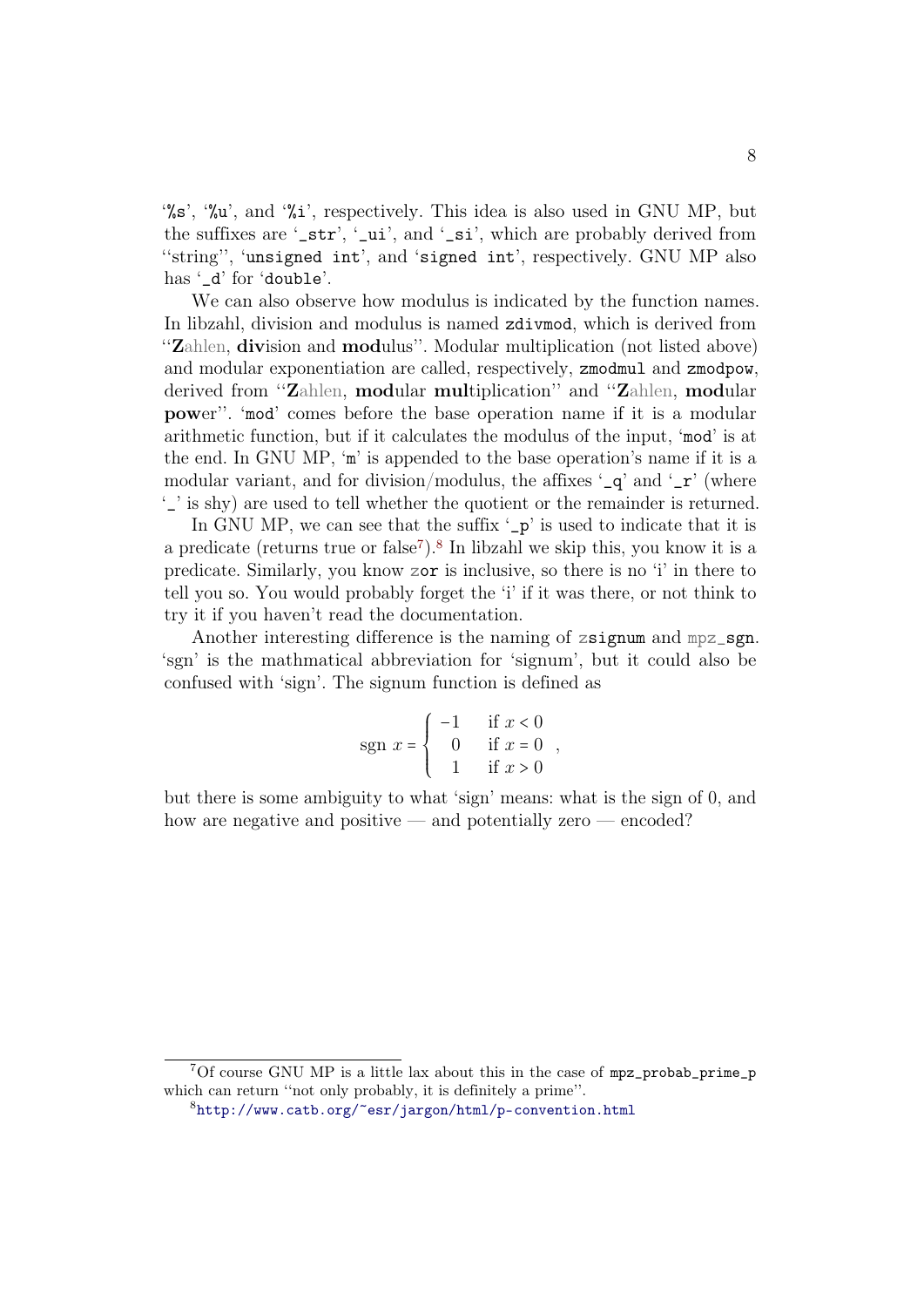#### Parameter order

A second important part of making the API simple is to order parameters in an intuitive order. Results cannot be returned as the function's return value for technical reasons, lest there will be a drastic performance penalty and using the library will become messy. Traditionally, in C, the output parameters are at the end of the parameter list, or in case the function is variadic, at the beginning of the parameter list. There are of course a few odd-cases like  $\texttt{read}$  — where the output is in the middle, — but these usually make sense. We call this [output is last] BSD MP-style. GNU MP put the output parameters at the beginning.

| BSD MP-style                                        |  | GNU MP-style |  |  |  |
|-----------------------------------------------------|--|--------------|--|--|--|
| add(augend, addend, sum); add(sum, augend, addend); |  |              |  |  |  |

This can be compared with how it would be expressed in pseudocode and mathematics:

| BSD MP-style                      | GNU MP-style                     |
|-----------------------------------|----------------------------------|
| $augend + addend \rightarrow sum$ | $sum \leftarrow auqend + addend$ |
| $augend + addend =: sum$          | $sum \coloneq auqend + addend$   |
|                                   | $sum \triangleq auqend + addend$ |
|                                   |                                  |

BSD MP-style is used in LibTomMath<sup>[9](#page-8-0)</sup> and TomsFastMath<sup>[10](#page-8-1)</sup>, whilst GNU MP-style is used in libzahl and Hebimath<sup>[11](#page-8-2)</sup>.

Since you are doing mathematics with libzahl, it is natural to order the parameters in the same order as in mathematics, and in a way that makes it easier to translate from pseudocode.

<span id="page-8-0"></span><sup>9</sup><https://github.com/libtom/libtommath>

<span id="page-8-1"></span> $10$ <https://github.com/libtom/tomsfastmath>; not a true bignum library.

<span id="page-8-2"></span><sup>11</sup><https://github.com/suiginsoft/hebimath>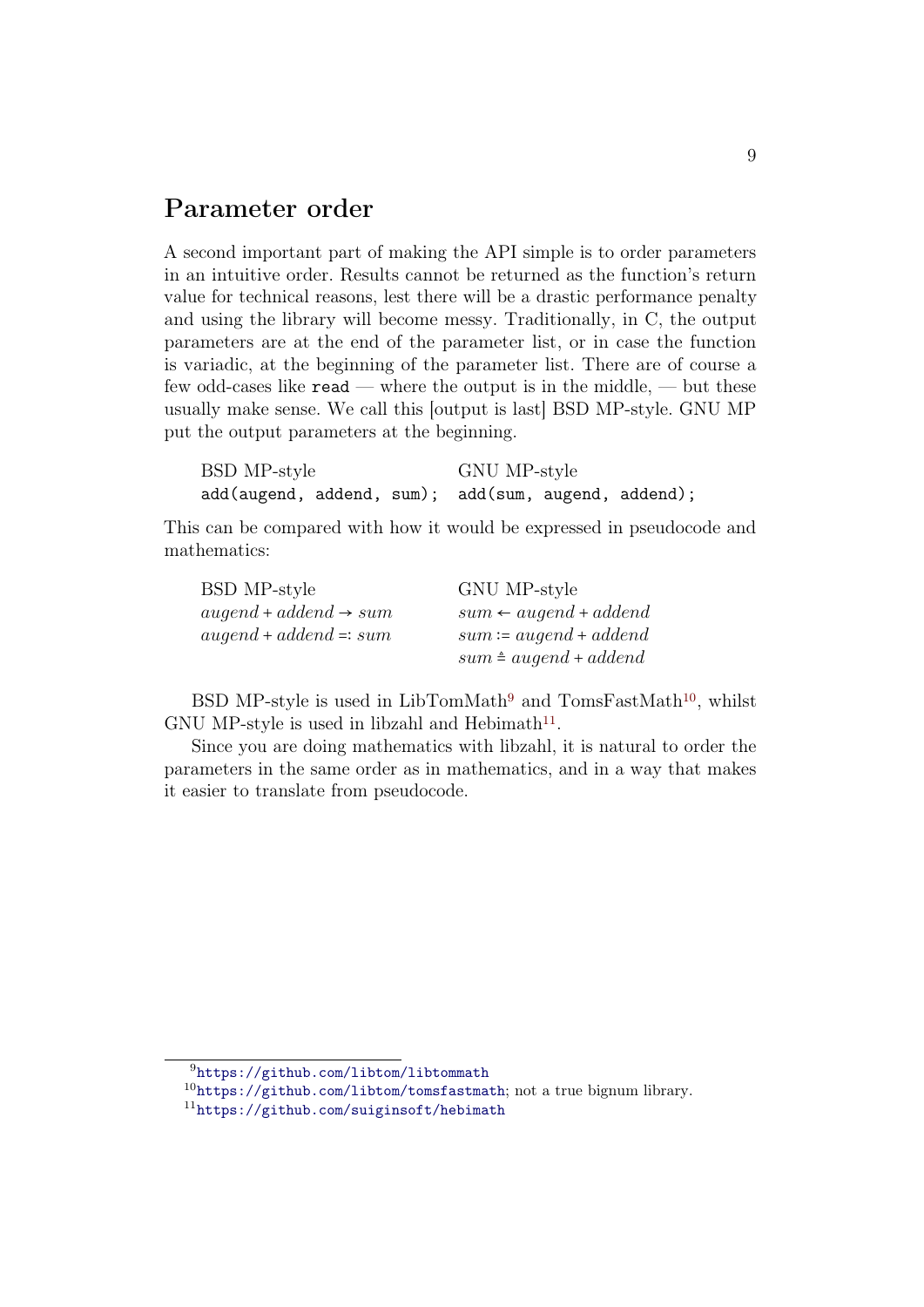### Reduced function set

libzahl avoids compound functions, such as initialise and assign in one single function, or initialising multiple big integers. The only compound functions available in libzahl are:

- zdivmod Calculates the quotient and the remainder. This is available because when you calculate the quotient you get the remainder for free. zdiv and zmod simply call zdivmod with the dummy variable as one of the output variables. Despite zdivmod being sufficient, zdiv and zmod are provided to make it easier to get started with libzahl. They to not pollute the API or the code base too much.
- zsplit Combines zrsh and ztrunc. It is useful for divide-and-conquer algorithms. It orders the calls to zrsh and ztrunc so that it is safe to use input variables as output variables too.

Compound functions pollute the API and seldom make the user code cleaner. If the user needs compound functions, they can easily be implemented as simple macros. Variadic functions like multi-integer initialisation and multi-integer deinitialisation are not only seldom especially useful, they are also slower and the overhead can be avoided with macros.<sup>[12](#page-9-0)</sup>

libzahl also does not have variants of functions that take an intrinsic integer instead of a big integer as one of the input parameters, with the exception of exponentiation functions and comparison. The former exception is simply because raising a number to more than the  $(2^{64} – 1)$ <sup>th</sup> power is probably uncommon, and would — provided that the base is not −1, 0, or 1 — result in a number too large to be stored. Similarly, the latter exception is because it turns out it is very common that we want to compare against small constants. Exponentiation is also significantly faster when working on an intrinsic type as the exponent. Currently, zpow and zmodpow, which do not take an intrinsic integer as the exponent, do not convert the exponent to an intrinsic integer.

In most cases, taking intrinsic integers as an input does not provide a significant performance improvement. If the user wants to use an intrinsic integer, she can either have preassigned constants or use a preinitialised variable for temporary storage, like so:

<span id="page-9-0"></span><sup>12</sup>See [libzahl reference manual,](http://libs.suckless.org/libzahl-refman.pdf) section ''Variadic initialisation''.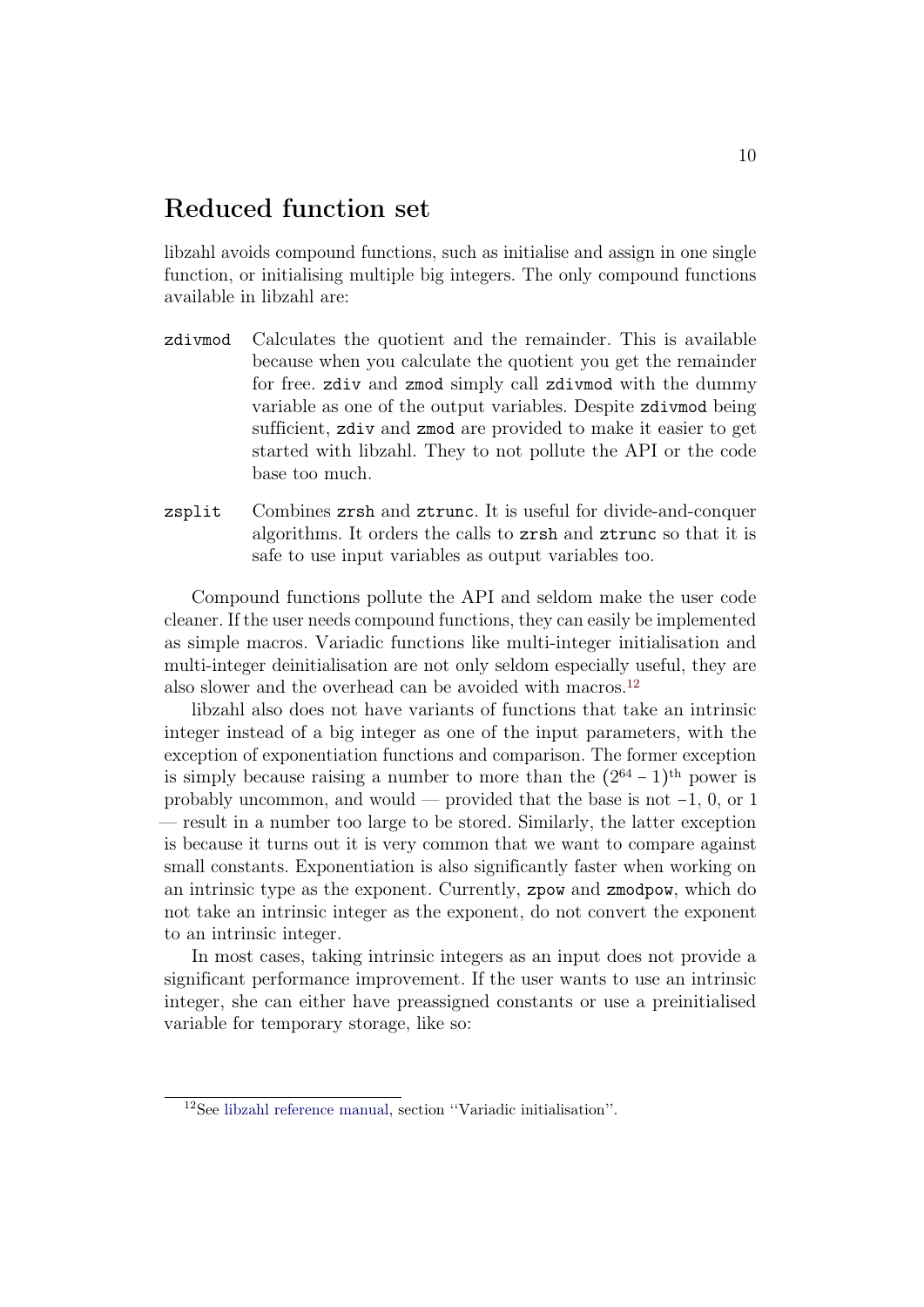```
static z_t addu_temp;
static z_t one;
static inline void
addu(z_t r, z_t a, unit64_t b){
   zsetu(addu_temp, b);
   zadd(r, a, addu_temp);
{
static inline void
inc(z_t r, z_t a)
{
    zadd(r, a, one);
{
int
main(void) {
    zinit(addu_temp);
    zinit(one);
    zseti(one, 1);
    /* Do stuff. */
}
```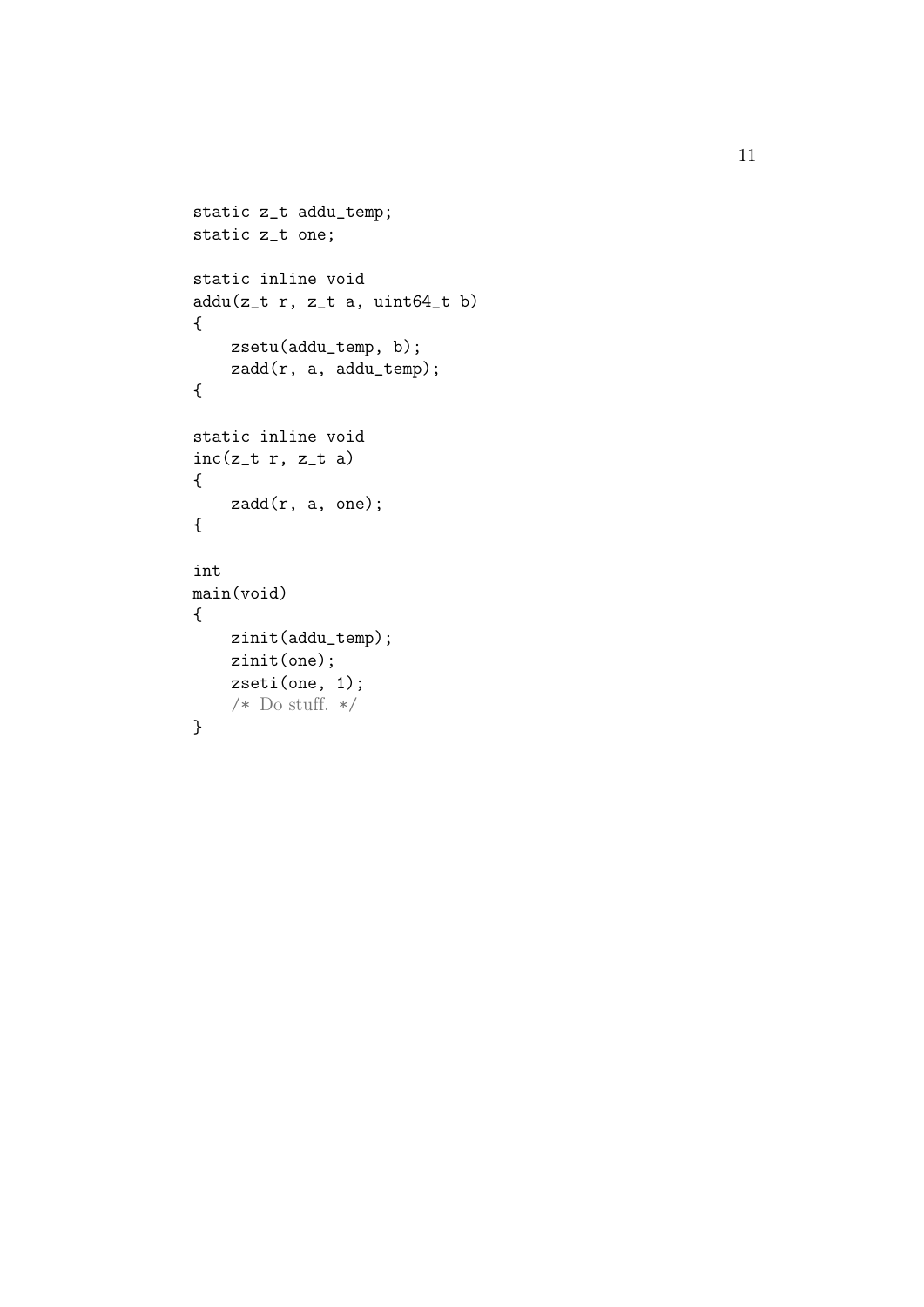#### Not implemented here

When implementing a function, there is a responsibility to make sure it is correct, robust, cannot leak resources even on failure, and is optimised. There is also a responsibility for libzahl to keep the implementation as simple as possible whilst achieving this. Therefore, only functions that are absolutely necessary: really common functions, and functions that are unrealistic for users to implement reasonably optimised on their own outside libzahl.

The set of functions implemented in libzahl is fairly small. Functions that are not implemented in libzahl often have a prototypical implementation, or mathematical expression, in the manual, so that it will be easier for users that do need the functions. This list is fairly large.[13](#page-11-0)

Notable functions that have been left out from libzahl include:

- Extended greatest common divisor
- Least common multiple
- Modular multiplicative inverse
- Random prime number generation
- Legendre/Jacobi/Kronecker symbol
- Roots
- Modular roots
- Factorial
- Fibonacci/Lucas numbers

libzahl only provides truncated division. That is, rounded towards zero. This is the simplest division to implement and is also the division you will find in  $C99<sup>14</sup>$  $C99<sup>14</sup>$  $C99<sup>14</sup>$  and newer revisions of ISO C, and is the most intuitive. In this division, modulo has the same sign as the dividend, and the absolute value of the remainder is less than the absolute value of the divisor.

There are several other ways to round values.<sup>[15](#page-11-2)</sup> The libzahl manual includes prototypical implementations for variants of zdivmod that implement the standard tie-breaking rules.[16](#page-11-3)

- <span id="page-11-1"></span> $^{14}$ <http://www.open-std.org/jtc1/sc22/wg14/www/docs/n1256.pdf>, page 82 (94)
- <span id="page-11-2"></span><sup>15</sup>[https://en.wikipedia.org/wiki/Rounding#Rounding\\_to\\_integer](https://en.wikipedia.org/wiki/Rounding#Rounding_to_integer)
- <span id="page-11-3"></span><sup>16</sup>See [libzahl reference manual,](http://libs.suckless.org/libzahl-refman.pdf) section ''Division''.

<span id="page-11-0"></span><sup>13</sup>See [libzahl reference manual,](http://libs.suckless.org/libzahl-refman.pdf) section ''Not implemented''.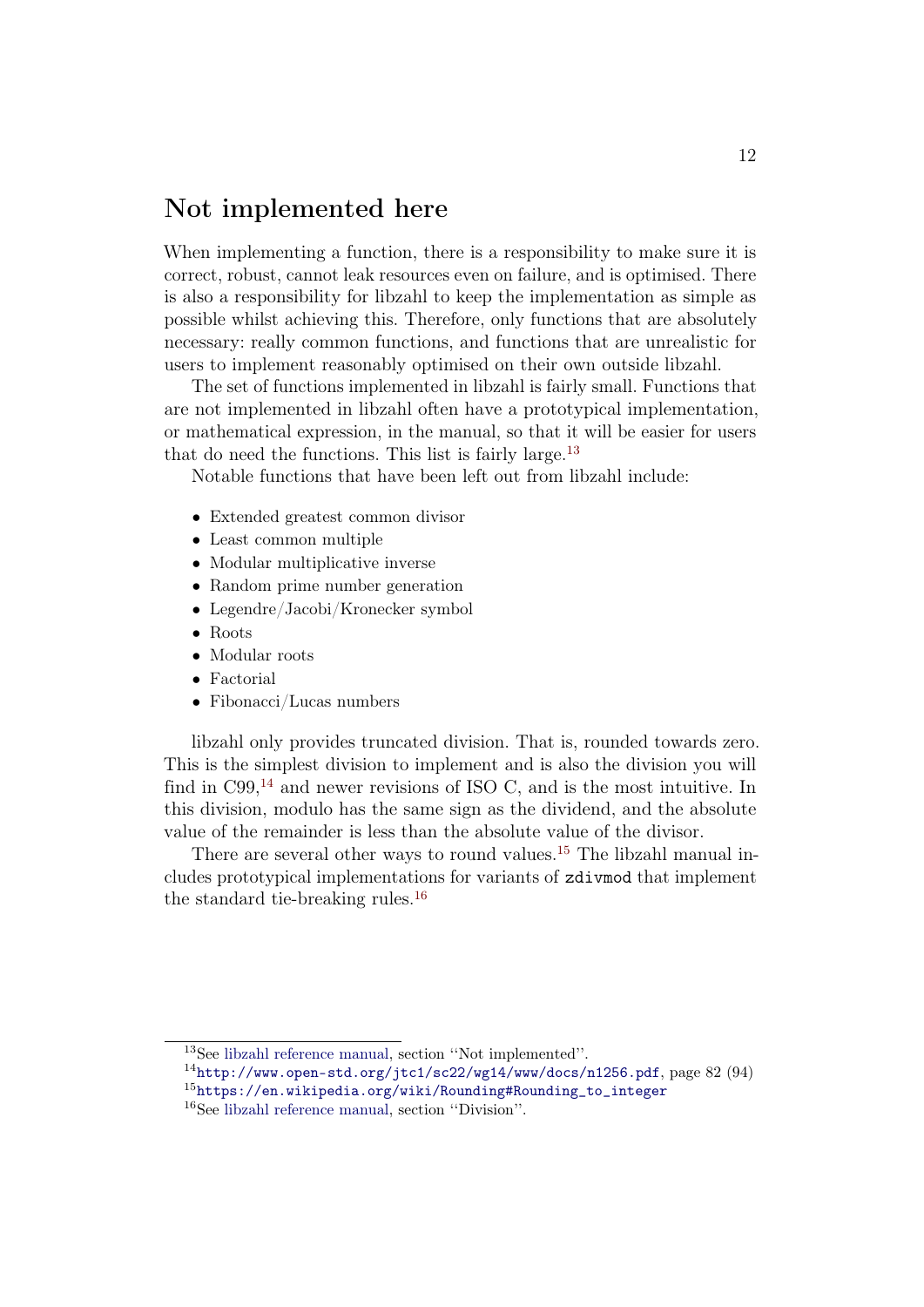#### Memory management

One problem in designing a bignum library is how to handle memory. Should the user allocate memory manually? This is probably the best for performance. The user can use dynamic memory allocation only when it is necessary. On the other hand, this makes the library less friendly, and there would be a lot of memory allocation and memory allocation related code in the user program. Additionally, recursive functions, such as multiplication, may require memory to be allocated at each recursion. This memory could be allocated with either a malloc-family function, or with alloca. The problem with alloca however is that if it cannot allocate enough memory the program crashes, and it is too difficult to predict — without crashing on failure, or by forking — whether it will be successful.<sup>[17](#page-12-0)</sup> alloca requires that we either crash when we run out of memory, or perform costly operations to predict and prevent crashing.

Since libzahl requires optimised dynamic memory allocation internally, and letting the user do memory allocation would make the user program cluttered, libzahl does all memory allocation. It is however possible for the user to preallocate memory if she knows what she is doing.

To optimise dynamic memory allocation, libzahl uses a memory pool which consists of allocation buckets where all allocations have a size that is a power of two, plus a few fluff-bytes.[18](#page-12-1) The buckets have a growth factor of 1.5.

<span id="page-12-0"></span><sup>17</sup>[https://github.com/maandree/slibc/blob/d65f8ac/src/alloca/needstack.](https://github.com/maandree/slibc/blob/d65f8ac/src/alloca/needstack.c#L28-L82) [c#L28-L82](https://github.com/maandree/slibc/blob/d65f8ac/src/alloca/needstack.c#L28-L82)

<span id="page-12-1"></span><sup>18</sup>See [libzahl reference manual,](http://libs.suckless.org/libzahl-refman.pdf) section ''Integer structure''.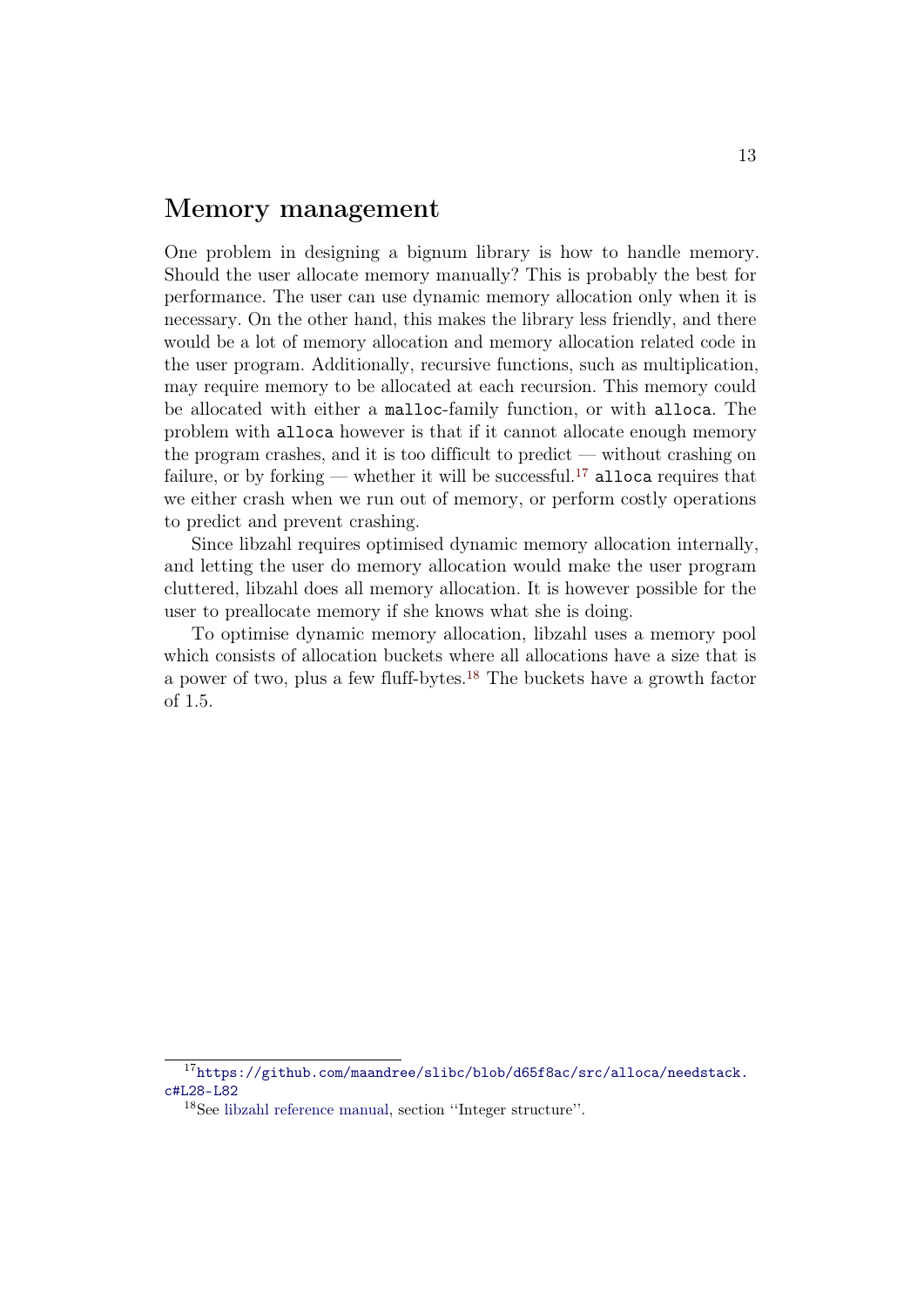#### Future directions

In the future, modular multiplication and modular exponentiation may be removed and archived in the manual. It does not appear that modular bignum arithmetic is particularly useful outside cryptography  $-$  a field that libzahl does not intend to cover. Supporting cryptography means that side-channel attack resilient versions of all functions must be written (sometimes this entails adding alternative less performant implementations). This requires cryptographic expertise that I do not possess. I do welcome cryptographers to start a cryptographic branch or cryptographic bignum library that uses libzahl.

Currently libzahl is not thread-safe, but is designed to work well on clusters and in multiprocess[19](#page-13-0) applications. This may or may not be amended in the future. Thread-safety is a problem because libzahl uses global variables.

The stochastic superoptimiser STOKE[20](#page-13-1) will most probably be used in the future. Traditional superoptimisers exhaustively try possible optimisations based on known rewrite rules. Before doing this, STOKE tries to synthesise equivalent programs which cannot be reached with these optimisation rules. My primary hope with STOKE is not to get faster binaries, but to get simpler source code — faster binaries is a bonus. STOKE has been tested on OpenSSL's modular multiplication algorithm, so the outlook is good. Hopefully, we can even rid ourselves of assembly code. Currently there is trace amounts of extended inline assembly in libzahl, which is a compilerextension.

libzahl will probably *not* use CPU dispatching<sup>[21](#page-13-2)</sup>. If it is added, it will be on an opt-in basis. (This would be useful for distributions that ship binaries.)

libzahl is an integer-only library. In the future we need at least also rationals and floating-points. This will not be implemented in libzahl. They should be separate libraries from both libzahl and each other, but should depend on libzahl.

<span id="page-13-0"></span><sup>19</sup>Be sure you read ''process'', not ''processor''.

<span id="page-13-1"></span> $^{20}$ <https://cs.stanford.edu/people/sharmar/pubs/asplos291-schkufza.pdf>

<span id="page-13-2"></span><sup>21</sup>Calling different versions of a function based on the CPUID.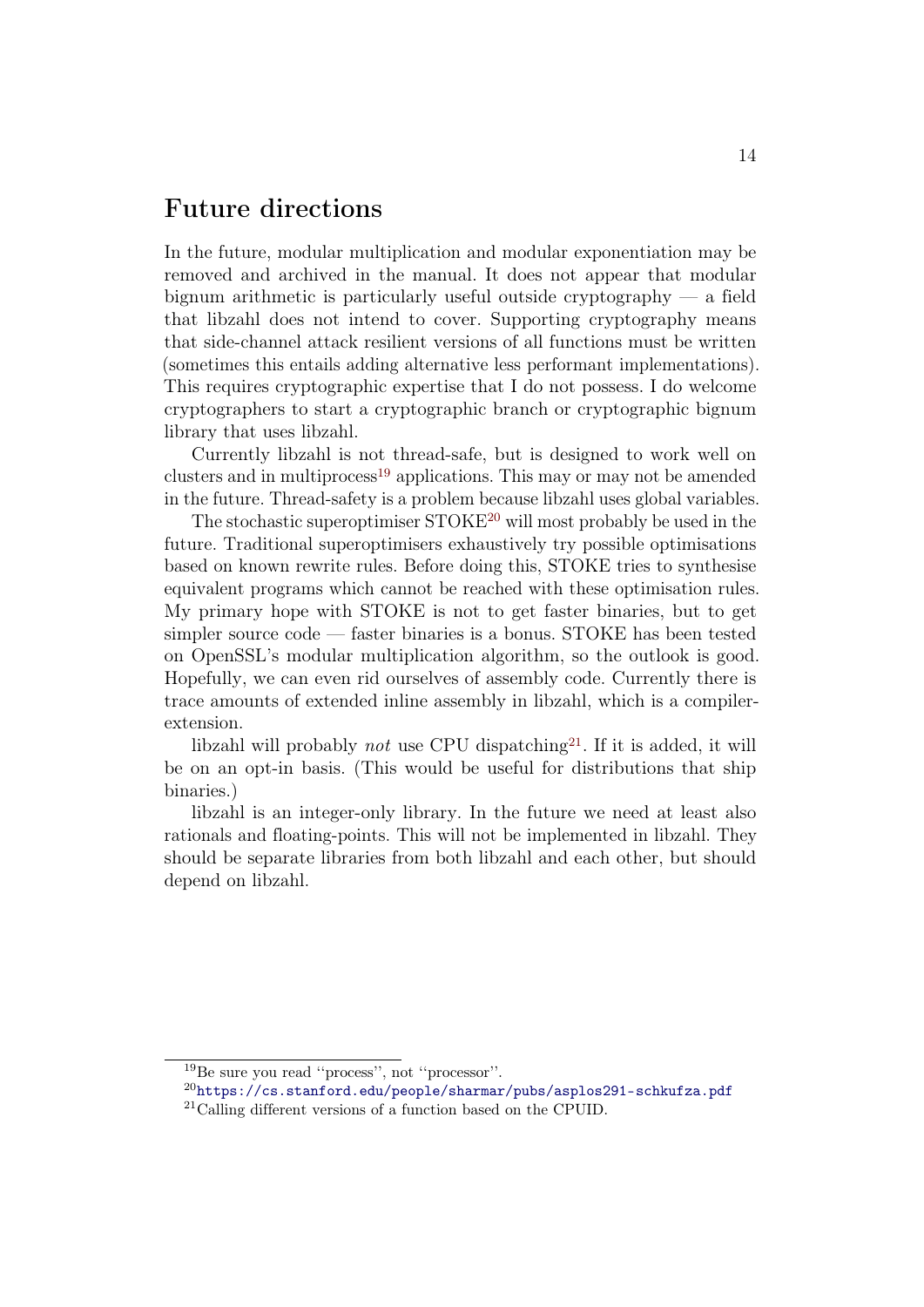### Can GNU MP be beaten?

Outperforming GNU MP, with all its decades of development<sup>[22](#page-14-0)</sup> from com-puter scientists and mathematicians<sup>[23](#page-14-1)</sup>, may seem like a futile task. GNU MP has been optimised to work for all ranges of sizes, from the tiny to the very huge, and is explicit about performance being more important than simplicity or elegance.<sup>[24](#page-14-2)</sup> How could libzahl, written by one person, be able to compete with GNU MP in the ranges of integers with tens of milliards of  $bits^{25}$  $bits^{25}$  $bits^{25}$ ?

Optimising for integers so large most computers can only fit one of them in memory is not important. I'm focusing on 100 to 4096 bits, a range I believe covers almost all uses. And the performance is promising in this range; outperforming most competitors for most functions already.[26](#page-14-4) However, only acceptable performance is necessary for this to be a successful project in my opinion. When this range has been optimised fully, I will move on to 8K bits, and perhaps larger later still.

And we must not forget that progress made in one bignum library can be reused and refined in other bignum libraries.

Another question that has come up is whether it is fair to compare high-level functions, should you not compare low-level functions? I hope that the difference in performance is not more than a small  $\mathcal{O}(1)$  overhead. if this is not the case, there is obviously something wrong. Even if not, I do not believe that comparing low-level functions is the right thing to do. Low-level functions are only recommended if all nanoseconds per second of performance is important. For most users it is not, and low-level functions in GNU MP are quite a chore and should not be bothered with unless it is necessary.[27](#page-14-5)

But there are advantages with libzahl over GNU MP that do not have to do with performance:

- it is better suited for small computers,
- it only uses POSIX-standardised libc functions, so it can for example be compiled with glibc but linked with musl,
- it is suckless, so it is inherently easier to fix bugs, but bugs are also less probable,

<span id="page-14-0"></span><sup>22</sup>Let us assume that it does not indicate decades of legacy.

<span id="page-14-1"></span><sup>23</sup>Four active developers.

<span id="page-14-2"></span><sup>24</sup><https://gmplib.org/manual/Introduction-to-GMP.html>

<span id="page-14-3"></span> $^{25}$ Also known as gigabytes.

<span id="page-14-4"></span><sup>26</sup><http://git.suckless.org/libzahl/tree/STATUS>

<span id="page-14-5"></span><sup>27</sup>[https://gmplib.org/manual/Low\\_002dlevel-Functions.html](https://gmplib.org/manual/Low_002dlevel-Functions.html)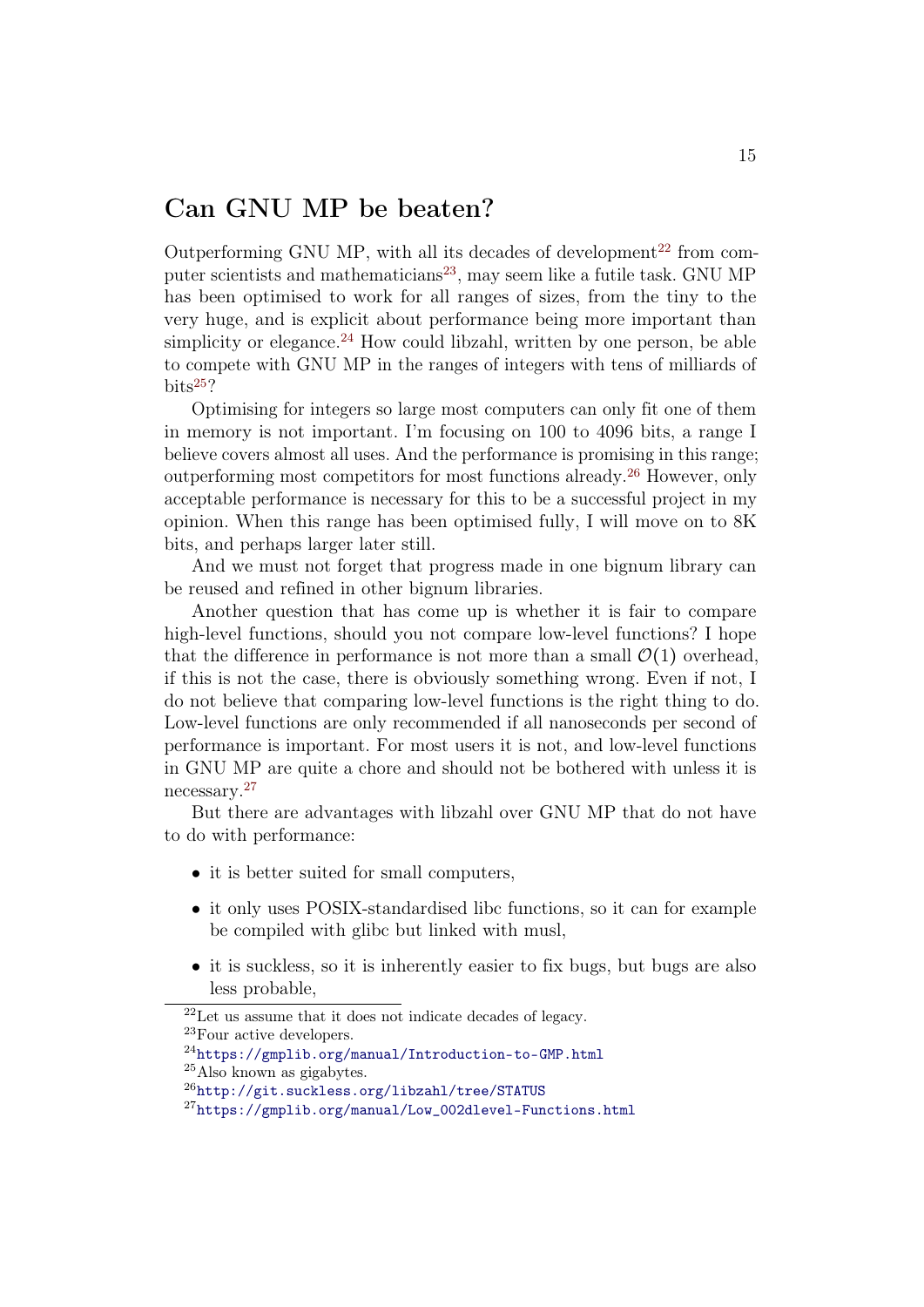$\bullet$  it is suckless, so it is better for teaching programming and bignum algorithms (in my opinion, it beats LibTomMath whose goal is education).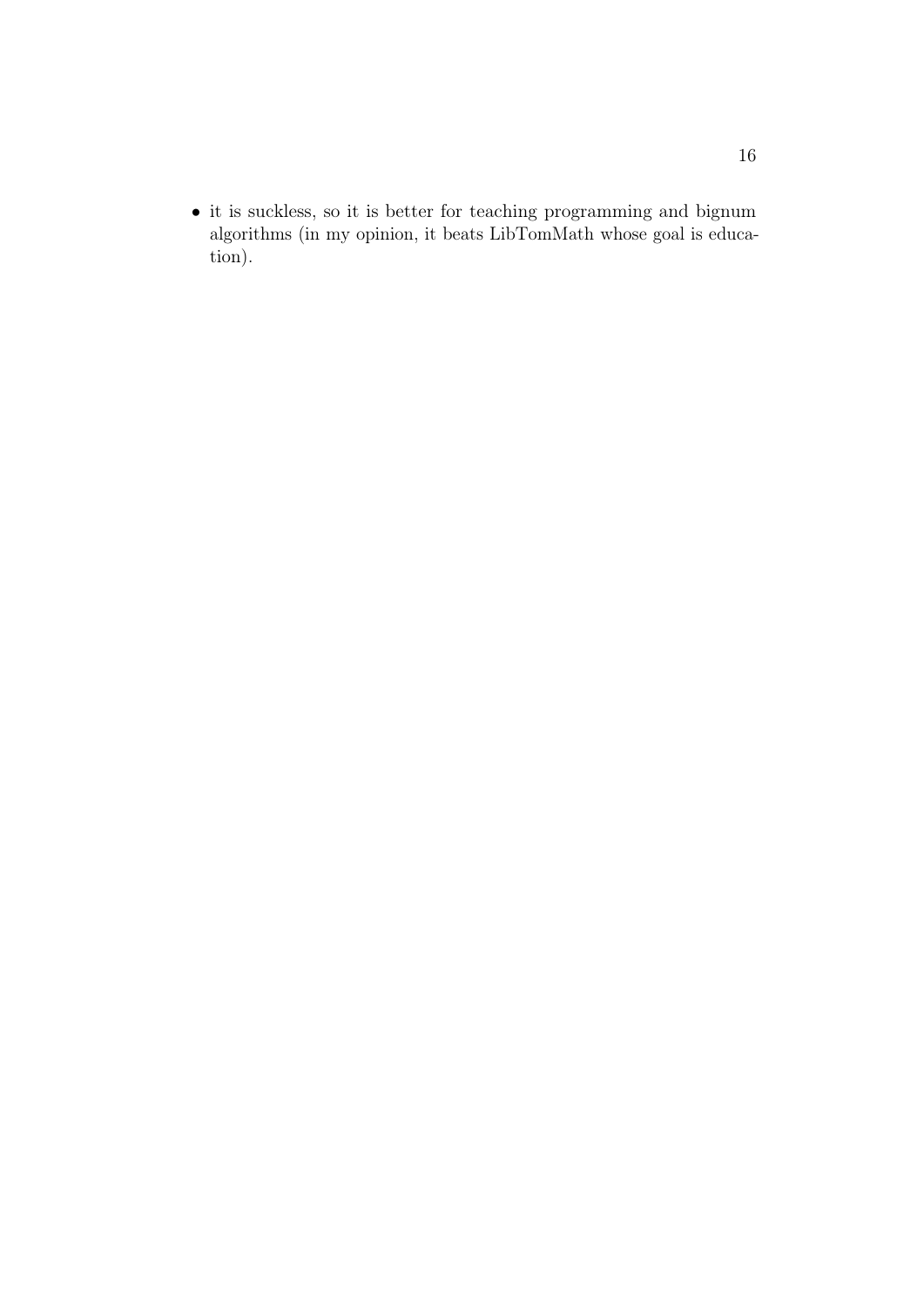### Benchmarking

Nobody does benchmarks right. Hence the inclusion of this here. Please suggest improvements!

To assess libzahl's performance, libzahl, GNU MP, LibTomMath, Toms-FastMath, and previously Hebimath<sup>[28](#page-16-0)</sup>, are benchmarked and the results compared. The libraries are benchmarked under equal conditions; translation layers, in form of macros, and static inline functions when necessary, are used to translate libzahl-calls to calls for other libraries without penalty. When there are slight differences in the functions, such as whether a boundary for random number generation is inclusive or exclusive, this discrepancy is not adjusted. That is, the translations are intentionally not perfect, but there is not performance penalty. Additionally, when a function is missing, it is given an unoptimised implementation. These implementations are meant to mimic how the user would implement the function, not how the library's developer would.

Input for functions are balanced, but I intend to benchmark with unbalanced input later on where it is necessary. Currently, all functions are only tested for one input, but I hope to benchmark for worst case, average case, and best case in the future.

For each input, a function is run a number of times, 1000 times for fast functions. The results are sorted and the middle seventh is selected, and an arithmetic average is calculated for these. I have arrived to this method by testing a number of simple methods. This method seems to produce graphs with low entropy. When I run the benchmarks I run them between 50 and 500 times depending on how long I can wait for the results. For each input, the fastest result is selected. The results are very stable; if this is redone the new results do not differ significantly, if at all.

Before the benchmark starts, the process is fixed to one CPU. I never run two benchmarks concurrently, as interference could be tangible, especially if you are not careful about to which CPU:s you assign the processes.

I am planning to add a warm-up loop to force the CPU to throttle itself (to prevent overheating). This loop would run until the frequency is set to the minimum. Of course, the scaling governor would be set before this loop begins, and reset when the process exits. This warm-up is intended to prevent the CPU from being throttled mid-benchmarking.

<span id="page-16-0"></span> $^{28}\mathrm{Hebimath}$  is no longer benchmarked because it was not stable enough.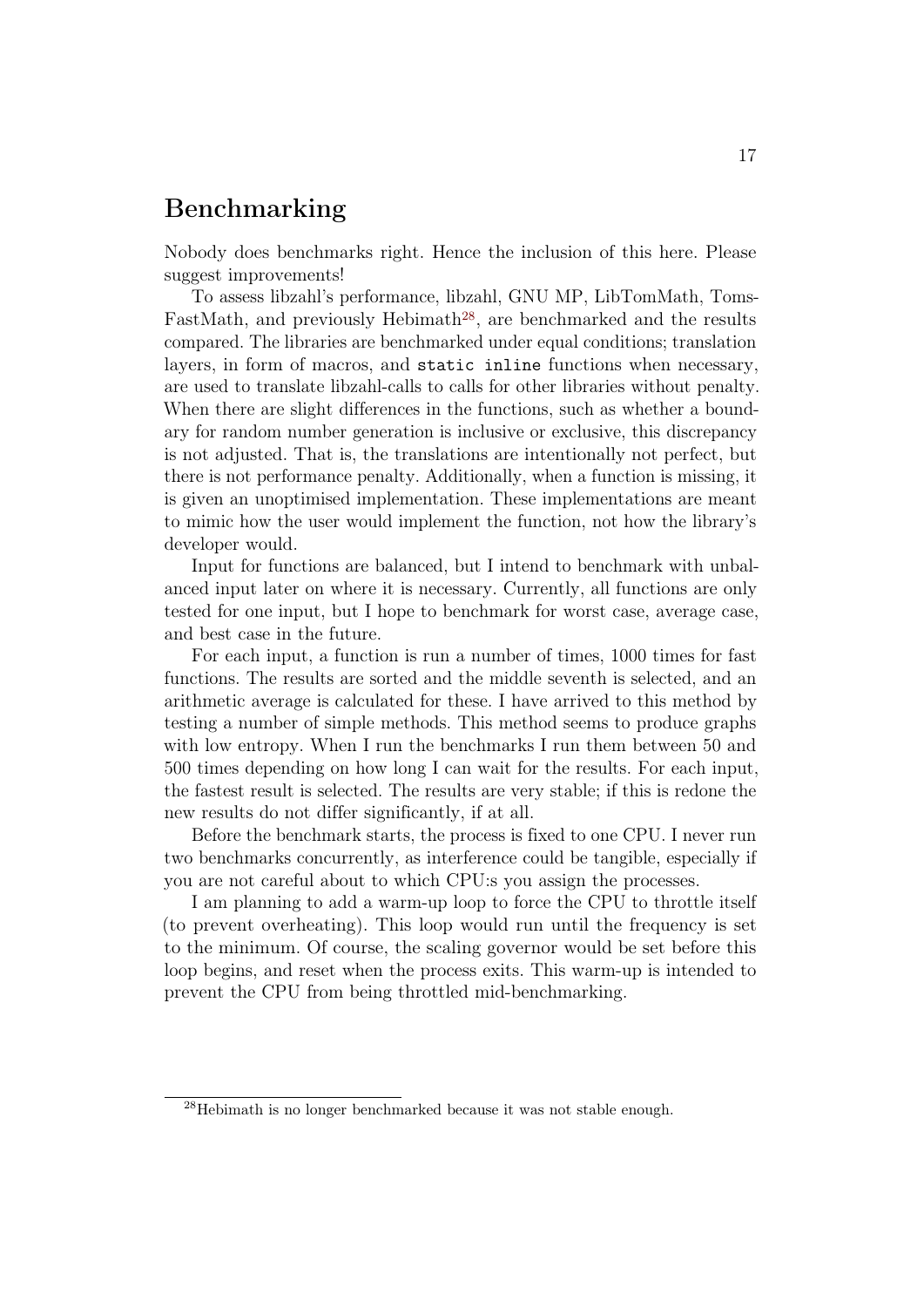On x86-64, the function below is used to measure the time:

```
static inline void
rdtsc(unsigned int *lo, unsigned int *hi)
{
    __asm__ __volatile__ ("rdtsc" : "=a"(*lo), "=d"(*hi));
}
```
Only after the benchmark loop exits are lo and hi composed to a single integer. hi is left-shifted 32 bits, and the values are than OR:ed.

RDTSC is the most precise time measurement facility available, however it requires that the process is constrained to one CPU,[29](#page-17-0) this way the process is set to only run on a preselected CPU.

<span id="page-17-0"></span> $^{29}{\tt https://www.strchr.com/performance\_measurements\_with\_rdtsc}$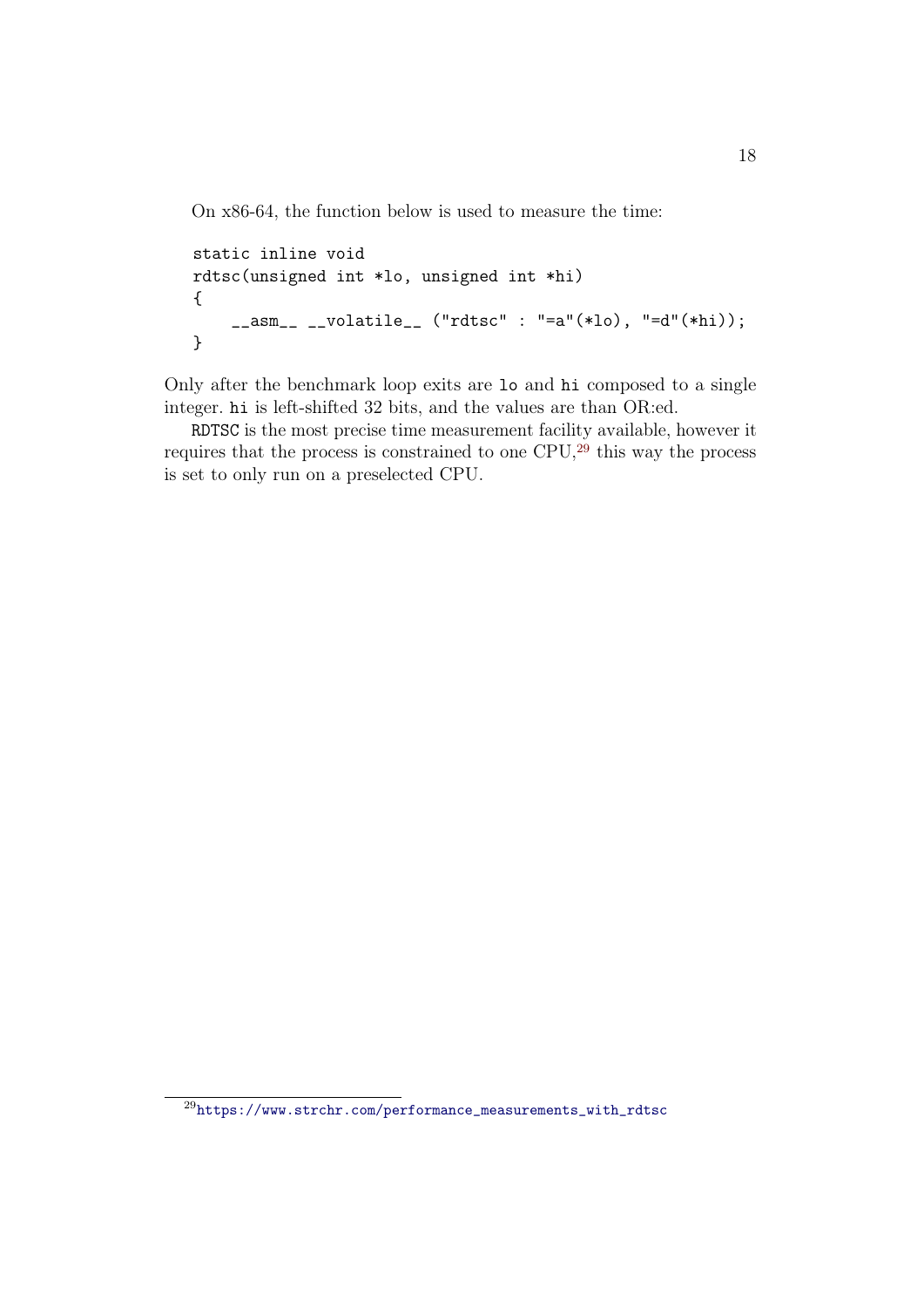### Optimisations

One of the most important generic optimisations is loop-unrolling.[30](#page-18-0) One can easily be fooled into thinking that the more you unroll a loop, the faster it will be. From my experience with libzahl, I have found that either unrolling by 4 or not at all is optimal.[31](#page-18-1) Because of this, libzahl always allocates 4  $\text{extra characters}^{32}$  $\text{extra characters}^{32}$  $\text{extra characters}^{32}$  to its integers, we call this 'fluff'. This way, unrolled code does not need to care about the precise size of an integer, it can assume that it is a multiple of 4 characters and disregard that it may not start at the multiple of 4 characters into the character-array. This optimisation can almost always be done; it can be a problem if it stops before the end of the character-array. Of course, there is no reason to think 4 is always optimal. Start with 2 and unroll by 1 more until you find the optimal; don't just unroll as much as possible.

GCC does not unroll loops by default with any of the -O flags. Of course if you want to do this optimisation of pretending that it is a multiple of 4 bytes, optimising compilers will not help you. But it is worth remembering that you cannot expect loop-unrolling to be done if your function is compiled in the user application.

Whilst it is understandable that the compiler does not know what you are doing, so you have to optimise non-trivial code yourself, it is notable that the compiler does not always know what it is doing. A simple case of this can be found in libzahl: the function zswap that swaps the members of two structure instances. It can be trivially implemented as

void zswap(z\_t a, z\_t b) { $z_t$  t; \*t = \*a, \*a = \*b, \*b = \*t; }

This implementation is about a third as fast as the implementation found in libzahl. The problem is that the compiler does not compile  $\ast x = \ast y$  efficiently for struct:s. By swapping each member of the structure individually manually, the performance is improved by a factor of between 2.8 and 2.9. Further performance can be gained by converting the struct to a long\* and swapping each element, effectively swapping padding space too.

In developing libzahl, I have also noticed that modern CPU:s are incredibly good at branching. If you have to choose between performing a simple

<span id="page-18-0"></span> $30$ [http://www.csc.kth.se/utbildning/kth/kurser/DD2440/avalg11/dokument/](http://www.csc.kth.se/utbildning/kth/kurser/DD2440/avalg11/dokument/gmp_slides.pdf) [gmp\\_slides.pdf](http://www.csc.kth.se/utbildning/kth/kurser/DD2440/avalg11/dokument/gmp_slides.pdf)

<span id="page-18-1"></span><sup>&</sup>lt;sup>31</sup>The STOKE developers have probably noticed this too, they unroll by 4 in their whitepaper.

<span id="page-18-2"></span><sup>32</sup>Characters being defined as a 64-bit word.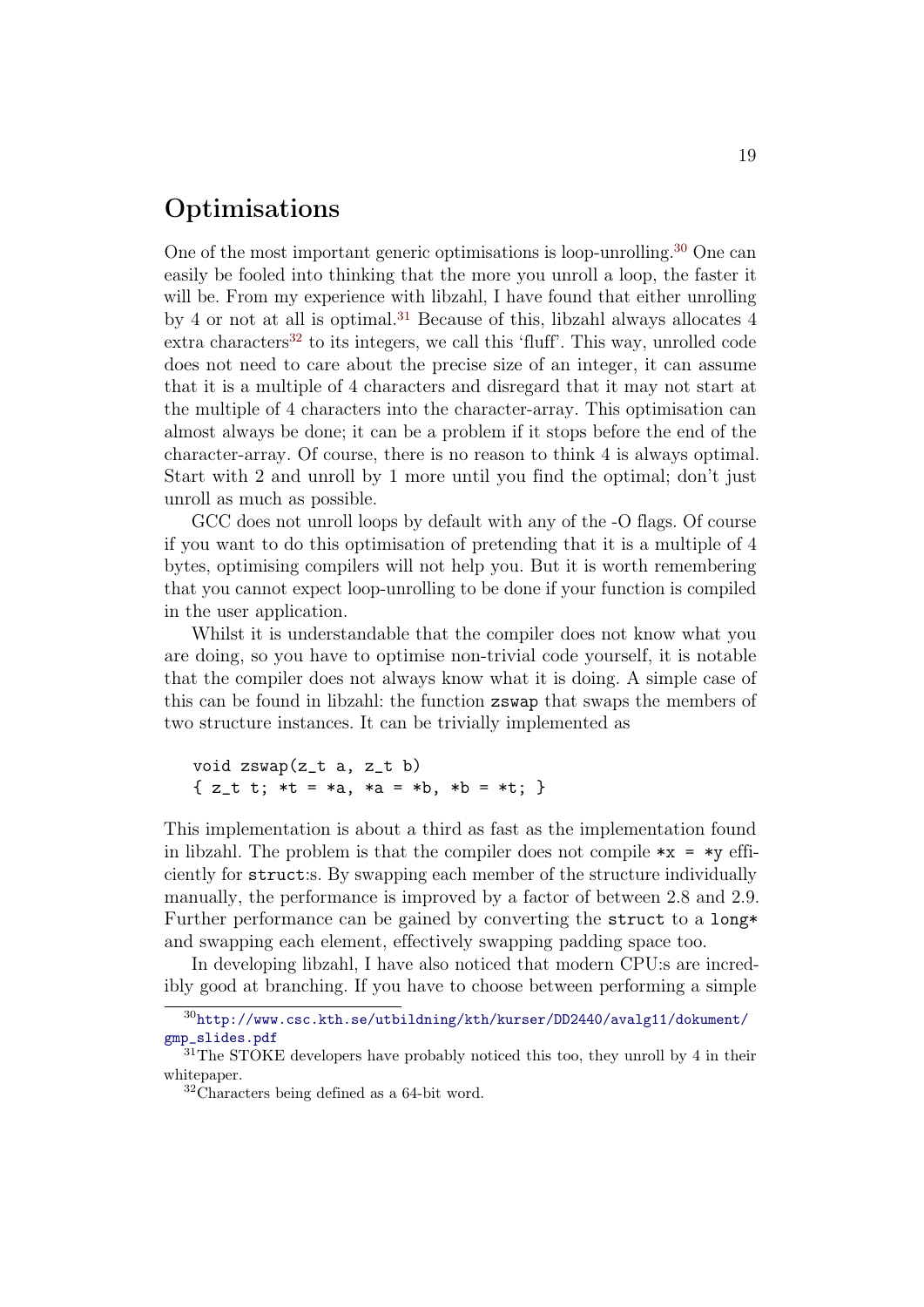operation, such as addition, or a conditional move, you should seriously consider a conditional move, and you should absolutely consider implementing the conditional move with a conditional jump and a move instruction.